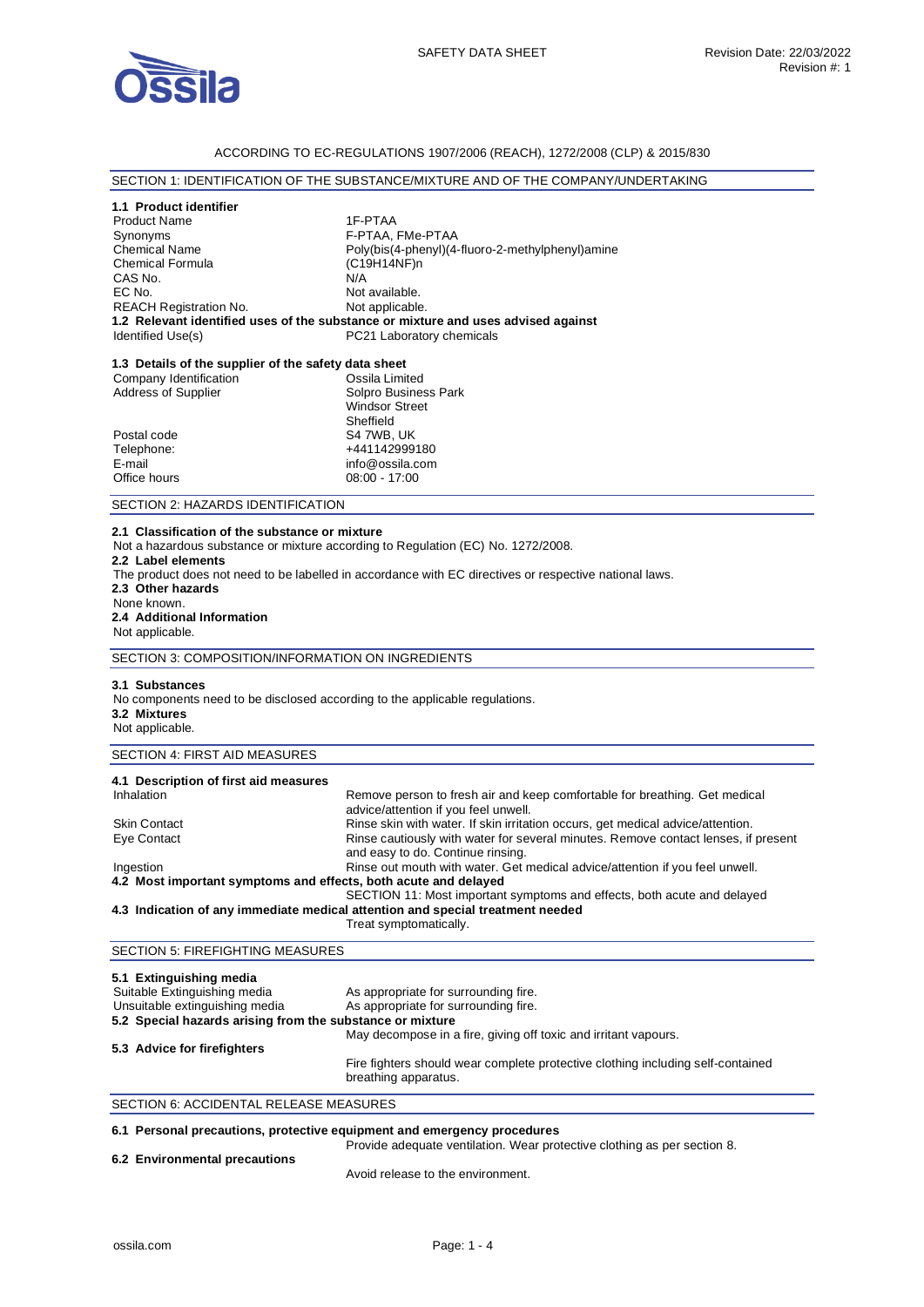

| 6.3 Methods and material for containment and cleaning up                 |                                                                                                                                                                     |
|--------------------------------------------------------------------------|---------------------------------------------------------------------------------------------------------------------------------------------------------------------|
|                                                                          | Sweep up spilled substance but avoid making dust. Use vacuum equipment for<br>collecting spilt materials, where practicable. Dispose of contents in accordance with |
|                                                                          | local, state or national legislation.                                                                                                                               |
| 6.4 Reference to other sections                                          | See Also Section 8, 13.                                                                                                                                             |
|                                                                          |                                                                                                                                                                     |
| SECTION 7: HANDLING AND STORAGE                                          |                                                                                                                                                                     |
| 7.1 Precautions for safe handling                                        |                                                                                                                                                                     |
|                                                                          | Avoid breathing dust/aerosols. Use only in a well-ventilated area. Wear protective<br>clothing as per section 8.                                                    |
| 7.2 Conditions for safe storage, including any incompatibilities         |                                                                                                                                                                     |
|                                                                          | Store in a well-ventilated place. Keep container tightly closed.                                                                                                    |
| Storage temperature                                                      | Ambient.                                                                                                                                                            |
| Storage life                                                             | Stable under normal conditions.                                                                                                                                     |
| Incompatible materials                                                   | None known.                                                                                                                                                         |
| 7.3 Specific end use(s)                                                  |                                                                                                                                                                     |
|                                                                          | Not known. See Section: 1.2.                                                                                                                                        |
| SECTION 8: EXPOSURE CONTROLS/PERSONAL PROTECTION                         |                                                                                                                                                                     |
| 8.1 Control parameters                                                   |                                                                                                                                                                     |
| 8.1.1 Occupational Exposure Limits                                       |                                                                                                                                                                     |
|                                                                          | No Occupational Exposure Limit assigned.                                                                                                                            |
| 8.2 Exposure controls                                                    |                                                                                                                                                                     |
| 8.2.1. Appropriate engineering controls                                  | Ensure adequate ventilation. A washing facility/water for eye and skin cleaning<br>purposes should be present.                                                      |
| 8.2.2. Personal protection equipment                                     |                                                                                                                                                                     |
| Eye Protection                                                           | Wear eye protection with side protection (EN166).                                                                                                                   |
|                                                                          |                                                                                                                                                                     |
|                                                                          |                                                                                                                                                                     |
| Skin protection                                                          | Wear protective clothing and gloves: Impervious gloves (EN 374).                                                                                                    |
|                                                                          |                                                                                                                                                                     |
|                                                                          |                                                                                                                                                                     |
| Respiratory protection                                                   | Normally no personal respiratory protection is necessary.                                                                                                           |
|                                                                          |                                                                                                                                                                     |
|                                                                          |                                                                                                                                                                     |
|                                                                          |                                                                                                                                                                     |
| Thermal hazards                                                          | None known.                                                                                                                                                         |
|                                                                          |                                                                                                                                                                     |
|                                                                          |                                                                                                                                                                     |
| 8.2.3. Environmental Exposure Controls Avoid release to the environment. |                                                                                                                                                                     |
| SECTION 9: PHYSICAL AND CHEMICAL PROPERTIES                              |                                                                                                                                                                     |

| 9.1 Information on basic physical and chemical properties |                                |
|-----------------------------------------------------------|--------------------------------|
| Appearance                                                | Solid: Fibres/Flakes.          |
|                                                           | Colour: Pale Yellow.           |
| Odour                                                     | Not known.                     |
| Odour threshold                                           | Not known.                     |
| рH                                                        | Not known.                     |
| Melting point/freezing point                              | Not known.                     |
| Initial boiling point and boiling range                   | Not known.                     |
| Flash Point                                               | Not known.                     |
| Evaporation rate                                          | Not known.                     |
| Flammability (solid, gas)                                 | Not known.                     |
| Upper/lower flammability or explosive                     | Not known.                     |
| limits                                                    |                                |
| Vapour pressure                                           | Not known.                     |
| Vapour density                                            | Not known.                     |
| Density (g/ml)                                            | Not known.                     |
| Relative density                                          | Not known.                     |
| Solubility(ies)                                           | Solubility (Water): Not known. |
|                                                           | Solubility (Other): Not known. |
| Partition coefficient: n-octanol/water                    | Not known.                     |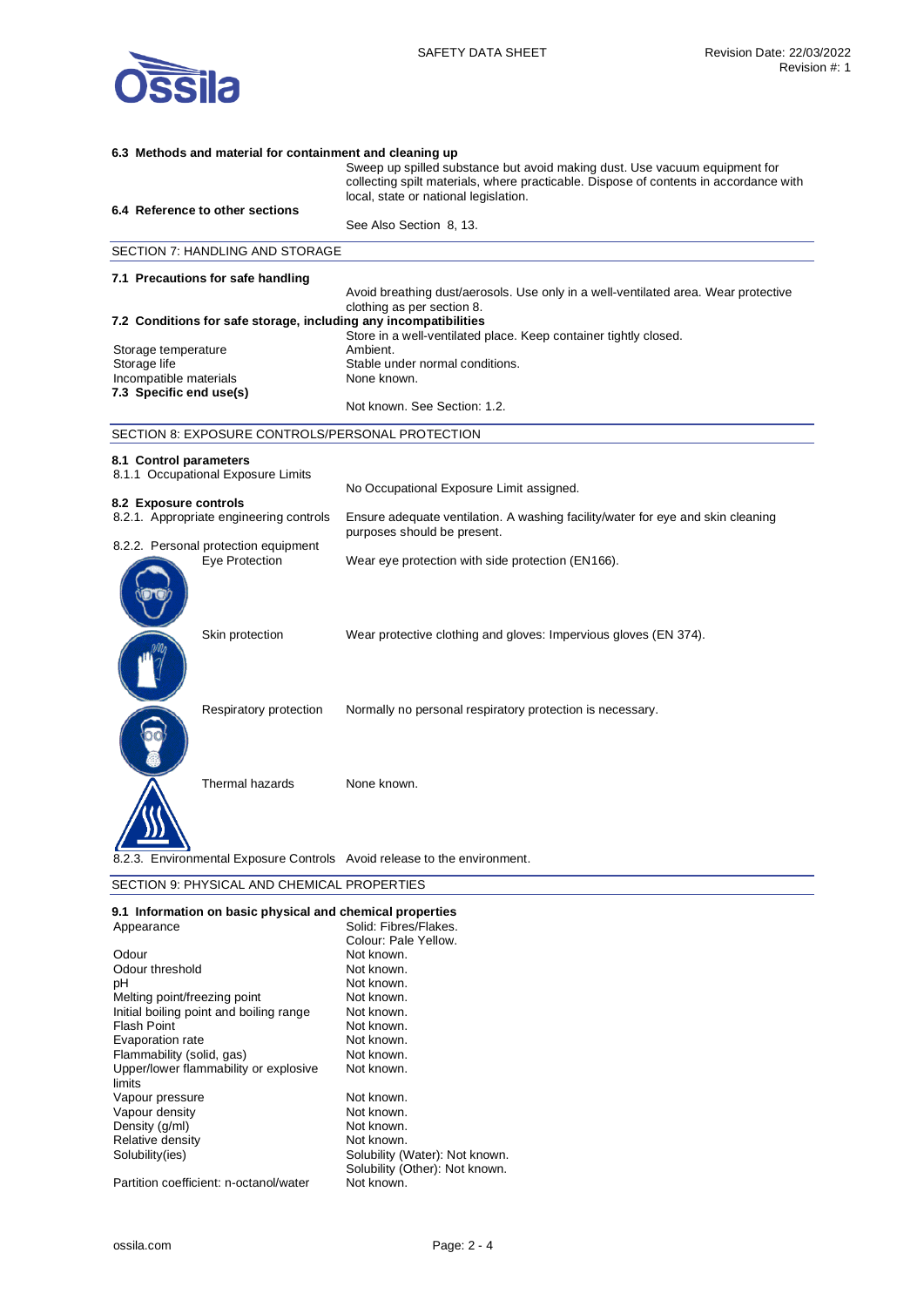

| Auto-ignition temperature                                | Not known.                                                                                                                                                                 |
|----------------------------------------------------------|----------------------------------------------------------------------------------------------------------------------------------------------------------------------------|
| Decomposition Temperature (°C)                           | Not known.                                                                                                                                                                 |
| Viscosity                                                | Not known.                                                                                                                                                                 |
| <b>Explosive properties</b>                              | Not known.                                                                                                                                                                 |
| Oxidising properties                                     | Not known.                                                                                                                                                                 |
| 9.2 Other information                                    |                                                                                                                                                                            |
|                                                          | None.                                                                                                                                                                      |
| SECTION 10: STABILITY AND REACTIVITY                     |                                                                                                                                                                            |
| 10.1 Reactivity                                          |                                                                                                                                                                            |
|                                                          | None anticipated.                                                                                                                                                          |
| 10.2 Chemical Stability                                  |                                                                                                                                                                            |
|                                                          | Stable under normal conditions.                                                                                                                                            |
| 10.3 Possibility of hazardous reactions                  |                                                                                                                                                                            |
|                                                          | Not known.                                                                                                                                                                 |
| 10.4 Conditions to avoid                                 |                                                                                                                                                                            |
| 10.5 Incompatible materials                              | Not known.                                                                                                                                                                 |
|                                                          | Not known.                                                                                                                                                                 |
| 10.6 Hazardous decomposition products                    |                                                                                                                                                                            |
|                                                          | No hazardous decomposition products known.                                                                                                                                 |
|                                                          |                                                                                                                                                                            |
| SECTION 11: TOXICOLOGICAL INFORMATION                    |                                                                                                                                                                            |
| 11.1 Information on toxicological effects                |                                                                                                                                                                            |
| Acute toxicity - Ingestion                               | Not classified.                                                                                                                                                            |
| Acute toxicity - Skin Contact                            | Not classified.                                                                                                                                                            |
| Acute toxicity - Inhalation                              | Not classified.                                                                                                                                                            |
| Skin corrosion/irritation                                | Not classified.                                                                                                                                                            |
| Serious eye damage/irritation                            | Not classified.                                                                                                                                                            |
| Skin sensitization data                                  | Not classified.                                                                                                                                                            |
| Respiratory sensitization data<br>Germ cell mutagenicity | Not classified.<br>Not classified.                                                                                                                                         |
| Carcinogenicity                                          | Not classified.                                                                                                                                                            |
| Reproductive toxicity                                    | Not classified.                                                                                                                                                            |
| Lactation                                                | Not classified.                                                                                                                                                            |
| STOT - single exposure                                   | Not classified.                                                                                                                                                            |
| STOT - repeated exposure                                 | Not classified.                                                                                                                                                            |
| Aspiration hazard                                        | Not classified.                                                                                                                                                            |
| 11.2 Other information                                   |                                                                                                                                                                            |
|                                                          | Not known.                                                                                                                                                                 |
| SECTION 12: ECOLOGICAL INFORMATION                       |                                                                                                                                                                            |
|                                                          |                                                                                                                                                                            |
| 12.1 Toxicity<br>Toxicity - Aquatic invertebrates        | Not known.                                                                                                                                                                 |
| Toxicity - Fish                                          | Not known.                                                                                                                                                                 |
| Toxicity - Algae                                         | Not known.                                                                                                                                                                 |
| Toxicity - Sediment Compartment                          | Not classified.                                                                                                                                                            |
| <b>Toxicity - Terrestrial Compartment</b>                | Not classified.                                                                                                                                                            |
| 12.2 Persistence and Degradation                         |                                                                                                                                                                            |
|                                                          | Not known.                                                                                                                                                                 |
| 12.3 Bioaccumulative potential                           |                                                                                                                                                                            |
|                                                          | Not known.                                                                                                                                                                 |
| 12.4 Mobility in soil                                    |                                                                                                                                                                            |
| 12.5 Results of PBT and vPvB assessment                  | Not known.                                                                                                                                                                 |
|                                                          | Not known.                                                                                                                                                                 |
| 12.6 Other adverse effects                               |                                                                                                                                                                            |
|                                                          | Not known.                                                                                                                                                                 |
| SECTION 13: DISPOSAL CONSIDERATIONS                      |                                                                                                                                                                            |
|                                                          |                                                                                                                                                                            |
| 13.1 Waste treatment methods                             |                                                                                                                                                                            |
|                                                          | Dispose of contents in accordance with local, state or national legislation. Recycle<br>only completely emptied packaging. Normal disposal is via incineration operated by |
|                                                          | an accredited disposal contractor. Send to a licensed recycler, reclaimer or                                                                                               |
|                                                          | incinerator.                                                                                                                                                               |

**13.2 Additional Information** 

Disposal should be in accordance with local, state or national legislation.